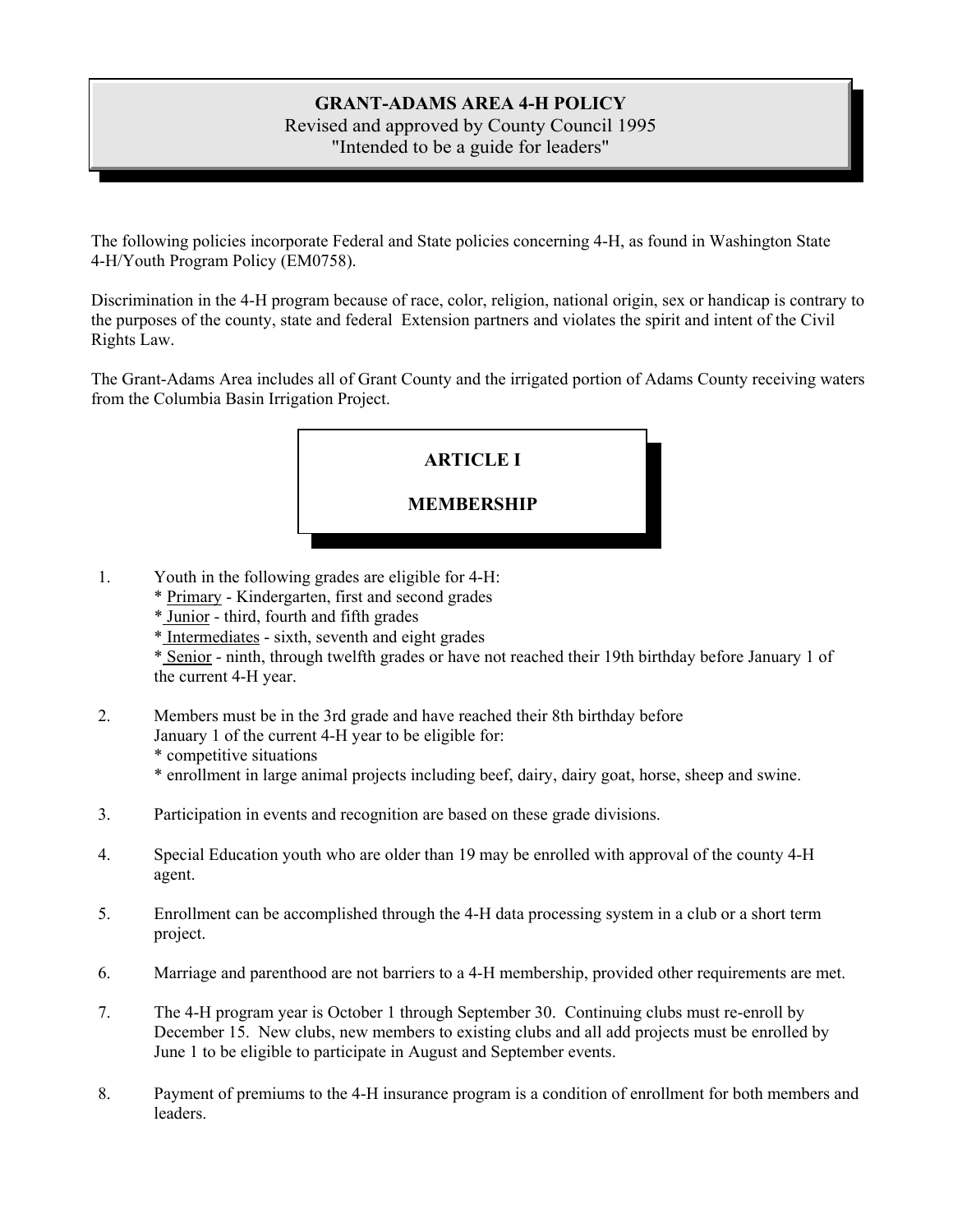- 9. Payment of project assessment to Grant-Adams Area Leaders Council and/or Area Councils is a condition of enrollment for both members and leaders.
- 10. For families for whom payment of insurance premiums and/or project assessment fees will present a financial hardship and jeopardize their participation in the Grant-Adams Area 4-H program, these fees may be waived. Grant-Adams Area 4-H Leader Council and/or an Area Council has an obligation to review these fee assessments and provide assistance as requested.



- 1. Clubs and short-term programs may be organized only when adequate leadership is provided.
- 2. Clubs are expected to conduct programs in public presentations, record keeping and judging skills.
- 3. Clubs will turn in a club secretary book which documents educational programs, public presentations, at least six meetings held, and community service. These books will be turned in to the County Extension office by June 15.
- 4. Funds should be carefully accounted for, raised and used only to further the educational program within a 4-H Program. Fund raising must be conducted in accordance with guidelines set by the Charitable Solicitation Act and the Washington State Gambling Commission. No lotteries may be held without authorization of the County Extension office and a check to see that these guidelines are followed.
- 5. Upon dissolution of a club, unexpended funds revert to the Area Leaders Council.
- 6. Specific fund raising (i.e. raffles, carnivals) require specific preparations. Call the Extension office for program details (see EM758).
- 7. Regular communication from WSU's Grant-Adams Extension is accomplished through the monthly 4-H newsletter, mailed to all leaders and 4-H families. Communication among leaders is accomplished via leaders council meetings at the County level and Area level and through club and project meetings.
- 8. Each club is required to send a leader representative to at least three leader meetings a year. This could include area councils, county council, county project meetings, or county committee meetings.

The Grant-Adams Area Leader Council has adopted this policy in an effort to help keep clubs focused on some primary beliefs of 4-H Youth Development. To do this, we are asking clubs to meet specific criteria (turn in completed secretary books, hold at least six meetings, enroll pre-existing clubs by December 15th, document community service, document demonstration days, and document other educational programs.) Secretary books will be turned in to the Extension office by June 15th . A committee of 8 volunteer leaders (one from each Area) will review the books for documentation of the above items. Those clubs not meeting the criteria as indicated here, will be notified that their club members will not be eligible to participate as a 4-H member in either Grant County or Adams County Fair events.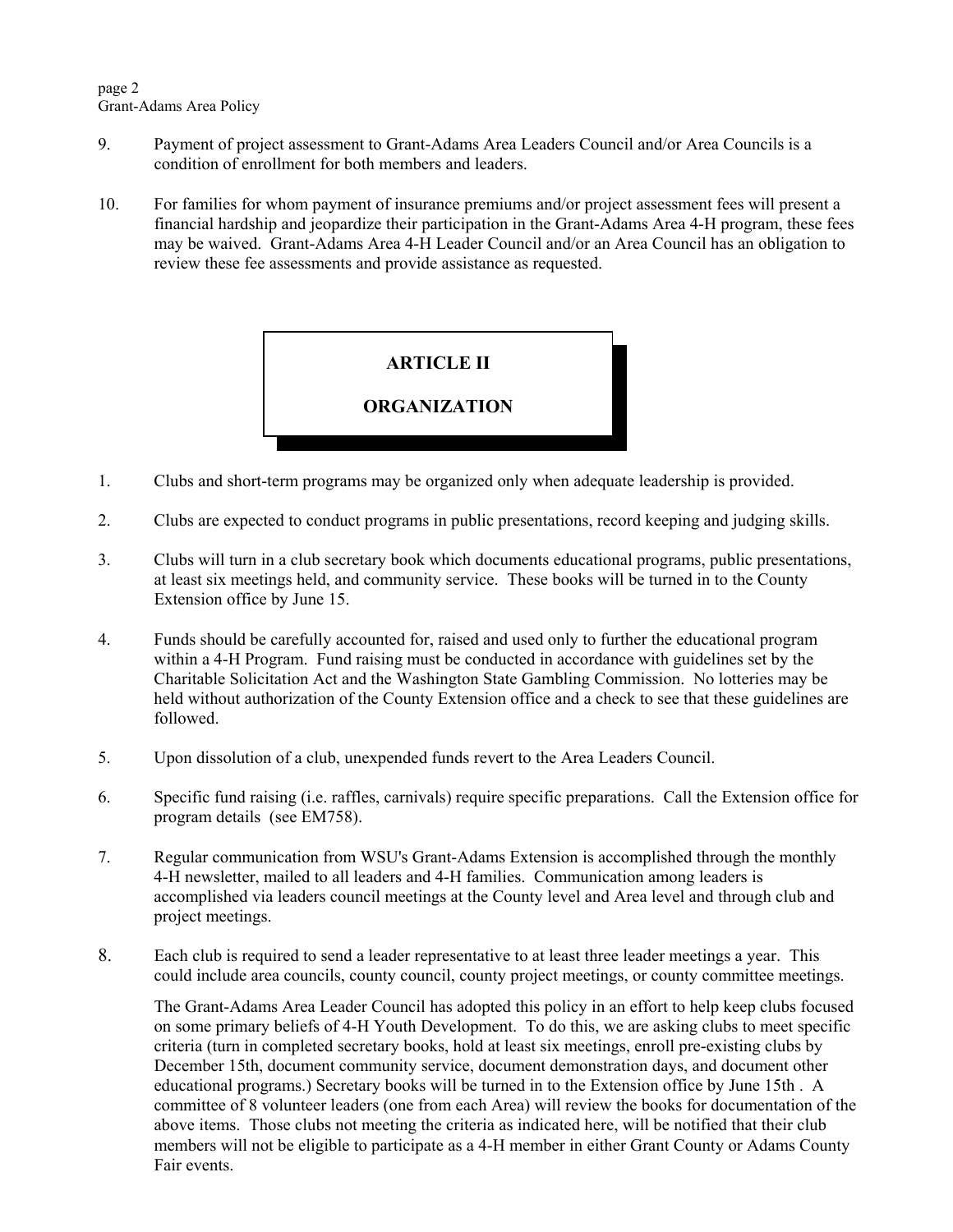page 3 Grant-Adams Council policy

- 9. Management of 4-H in the Grant-Adams Area is the shared responsibility of the Grant-Adams Area Leader's Council and WSU's Grant-Adams Extension.
- 10. All enrolled leaders are members of the Grant-Adams Area 4-H Leader's Council and Area Council in one of the following areas: Area I - Ephrata, Soap Lake, Wilson Creek Area II - Quincy, George Area III - Moses Lake Area IV - Warden Area V - Royal City Area VI - Othello Area VII - Coulee City, Hartline, Electric City Area VIII - Mattawa, Beverly, Desert Aire
- 11. 4-H Leader's Council creates committees to plan, finance, conduct and evaluate parts of the 4-H program. Standing committees are:

\* Executive Committee - responsible for policy and organization. Membership consists of: Grant-Adams Council officer, committee chairs, and Area presidents or their representatives. \* Finance Committee - Responsible for submitting an annual budget and planning fund raising to support Grant-Adams Area 4-H program.

\* Scholarship and Awards Committee - Responsible for setting policy for 4-H awards and receiving new award proposals to see they meet guidelines. Promote scholarship and awards available through higher education and local sponsors.

\* Record Book Committee - To conduct record book judging and select recipients for awards and recognition. Work with scholarship and Award Committee to determine guidelines for County Medal awards. It will be the responsibility of this committee to promote and/or assist with the training of area council record book judges.

\* 4-H/FFA Livestock Sale Associations - Grant-Adams Council appoints representatives to these bodies, which conduct market animal programs for Grant County and Adams County Fairs with representatives also appointed to the small livestock committee. These livestock representatives will consist of the following:

2 representatives for the Beef projects.

2 representatives for Sheep projects

2 representatives for Swine projects

2 representatives for Dairy projects

2 representatives for Goat projects

1 representative at large

These will each be rotating terms of three years.

\* Horse Council Committee - to plan and conduct a Grant-Adams Area 4-H Horse Program. All enrolled horse project leaders, parents, and teen leaders are automatically members of this committee. \* Camp Committee - to plan, promote, conduct and evaluate a 4-H camping program. \* Home Economics Program Committee - to plan, promote, conduct and evaluate county events related to the Home Economics projects. All leaders, parents, and teen leaders enrolled in home economics projects are automatically enrolled in this committee.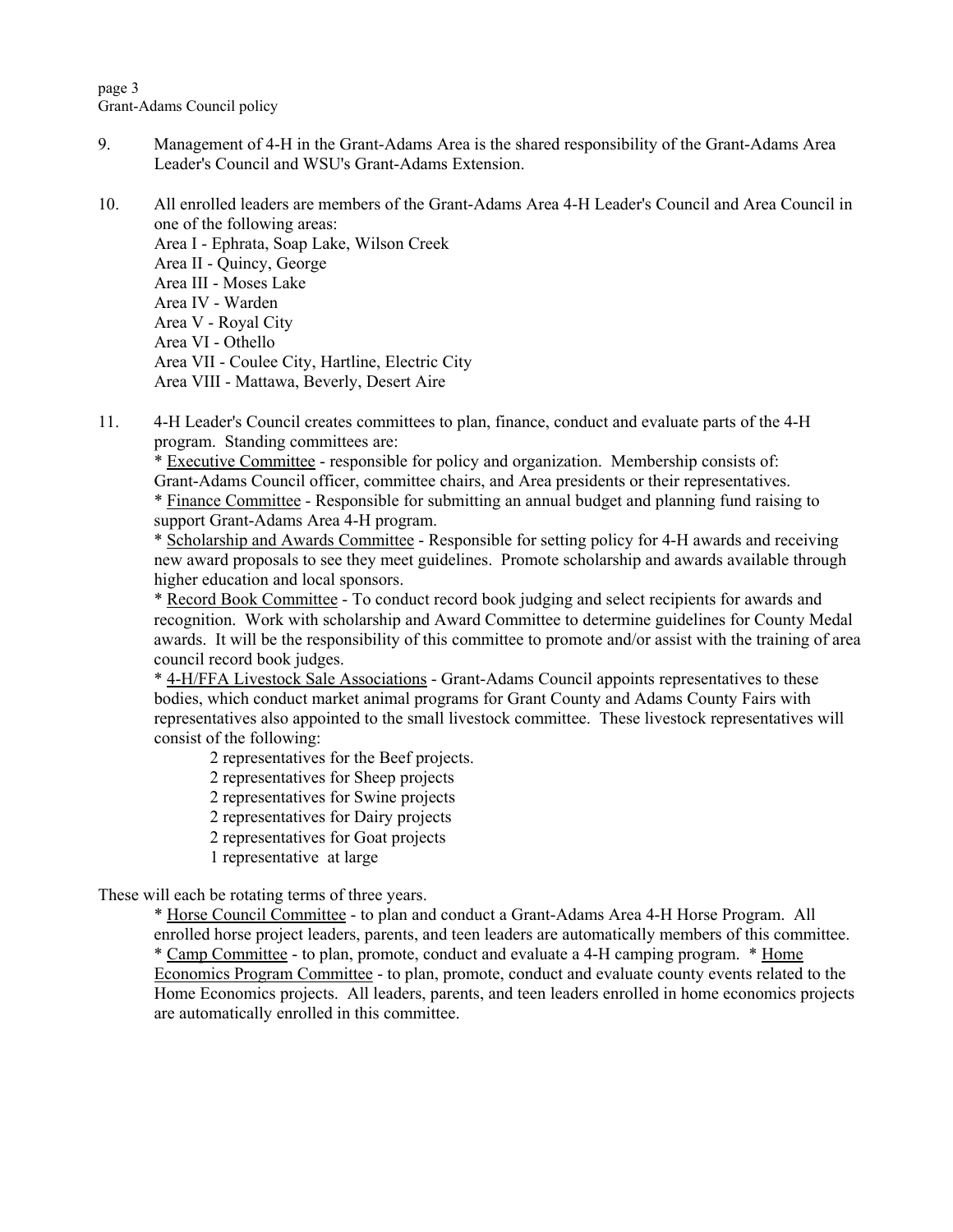page 4 Grant-Adams Council policy

## **ARTICLE III**

#### **LEADERSHIP**

- 1. An adult volunteer 4-H leader must be at least 18 years of age and cannot be an enrolled 4-H member.
- 2. All new Extension volunteers working with youth must be screened. Enrollment as a 4-H volunteer is contingent on returning Application Form CO938 to the WSU Extension county office, having Washington State Patrol clearance, signing and agreeing to Adult Code of Conduct.
- 3. Volunteer leadership can be provided by 4-H members through the 4-H Leadership Project. For definition of Junior Leaders, Teen Leaders and Ambassadors, see EM4659.
- 4. There are several categories of adult volunteer leadership, including: \* Club Leader - the "main" leader who is responsible for the organization and functioning of the 4-H Club.
	- \* Project Leader responsible for a given project area in the 4-H club.
	- \* Activity Leader responsible for designated 4-H activity(ies) in the 4-H club.
	- \* Resource Leader assigned a particular activity and/or area (this could be county or a club).
	- \* Program Leader has a year-around assignment and coordinates the total county and area program.

### **ARTICLE IV**

#### **VOLUNTEER LIABILITY**

In order for WSU to assume responsibility for liability protection for adult volunteers, all 4-H leaders must enroll through the 4-H Data Processing System on the Leader Enrollment form, CO550, or the preprinted Leader Reenrollment Form.

Adult volunteer leaders are protected under the State of Washington tort claims law for university volunteer leader liability and will be defended whenever an action or proceedings for damages are instituted arising from their acts or omissions while performing, or in good faith purporting to perform, their official volunteer duties.

Adult volunteers are expected to act in good faith and without negligence in the performance of their duties in order to minimize any chance of creating a university liability.

Volunteer leaders may participate in the Department of Labor and Industries medical aid program. Participation allows an injured volunteer's medical expenses to be paid by the Department of Labor and Industries.

Proof of Liability Insurance is available through Extension.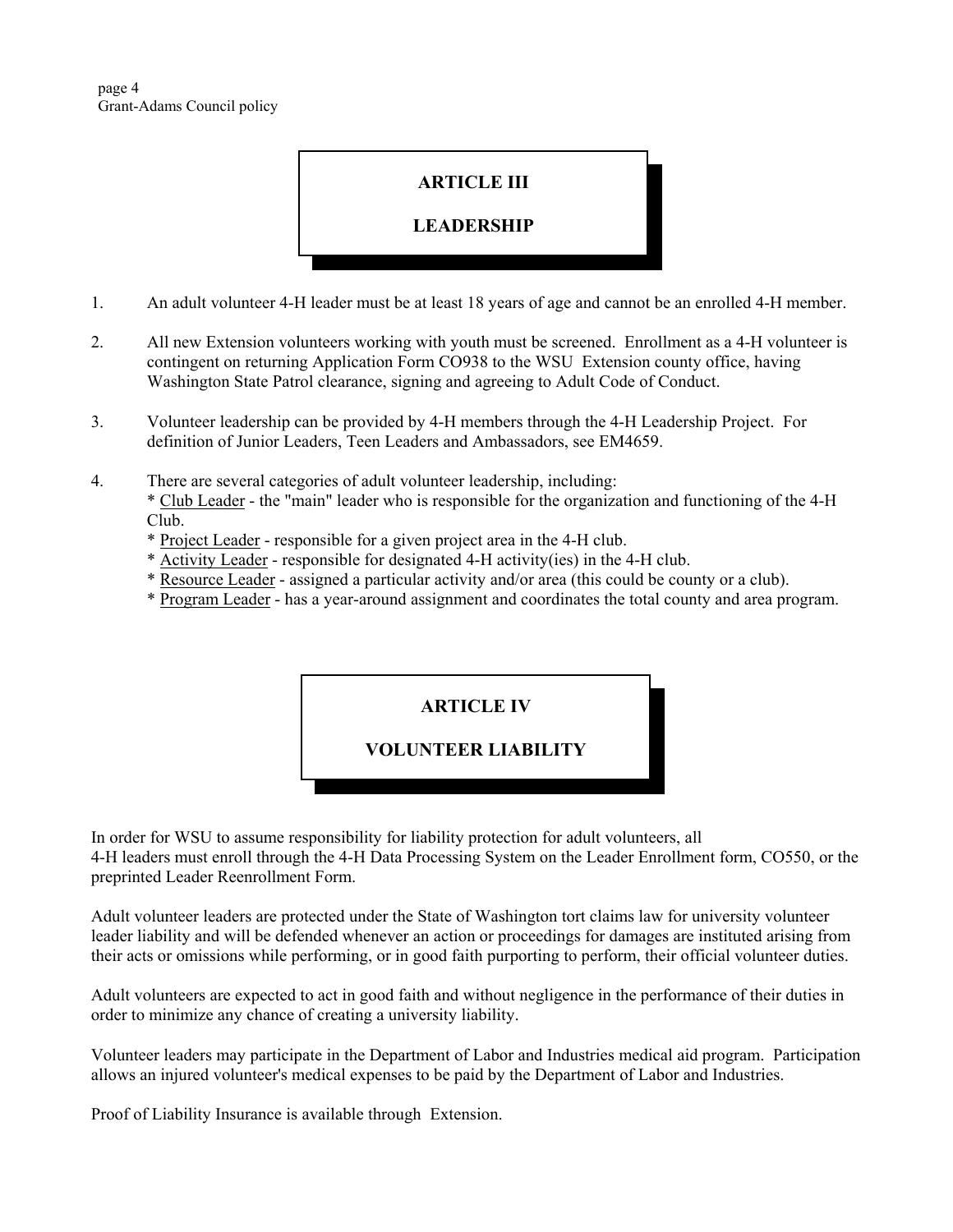# **ARTICLE V**

## **STATE ACTIVITIES AND EVENTS**

- 1. State activities are open to all youth who meet full membership requirements of 4-H in Washington and the eligibility requirements for the specific event or activity.
- 2. Friends of 4-H members may participate in selected 4-H activities and events if approved by the county extension office, unless restricted by specific event guidelines.

## **ARTICLE VI**

# **STATE AND NATIONAL CONTEST AND RECOGNITION PROGRAMS**

- 1. Details regarding specific contests, awards and grant information is on file in the Grant-Adams Extension office and in county and state fair books.
- 2. General information on scholarships is found in EM3735. Details and updated information is on file in the Grant-Adams Extension office. Application deadlines vary from early April to December.
- 3. A 4-H member may only win one state award in the National 4-H Awards Program. They may apply in two different program areas.
- 4. A 4-H member may attend National 4-H Congress only once (this needs to be verified). A state winner who has not received an out-of-state trip or where no trip is available may compete in a different contest during a subsequent year.
- 5. A member will be eligible to receive only one state 4-H sponsored college scholarship during any one year.
- 6. A 4-H member may participate in only one of the following out-of-state trips during the year (October 1 to September 30):
	- \* National 4-H Congress
	- \* National 4-H Conference
	- \* National 4-H Judging Contests and Bowls
	- \* Profiles for Tomorrow
- 7. Participation in 4-H sanctioned trips or programs which individuals pay for themselves such as international shortcourses, Ambassador or Labo programs, will not prohibit participation in state contests or award programs.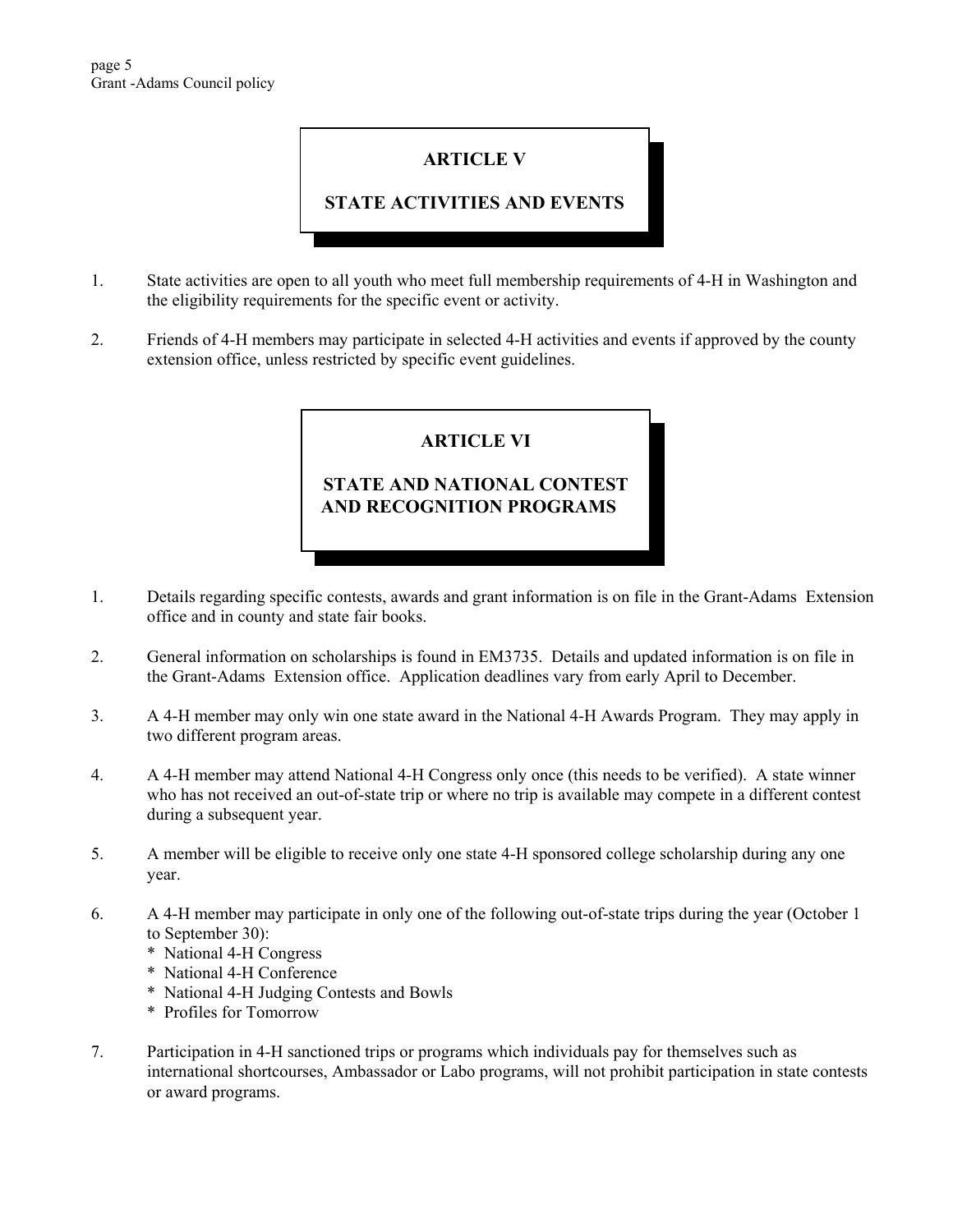## **ARTICLE VII**

## **LIVESTOCK MANAGEMENT AND OWNERSHIP**

- 1. 4-H members in Washington State need not own their project animals. Members may lease a market animal if it is not sold at a junior livestock auction.
- 2. Animals must be under the 4-H member's care and management by the following dates:
	- \* Horse Certificates on file in the Extension office May 1.

\* Dairy - Certificates on file in the Extension office May 1, except bred and springer heifers to be certificated by January 1.

- \* Breeding Beef 90 days prior to show.
- \* Breeding Sheep, Swine, Dairy Goat, Rabbit and Poultry 60 days prior to show.

\* Market Beef, Sheep, and Swine - Certificate of Ownership dates/taggings established each spring. Read "4-H News" for rules and deadlines. Beef - 120days(4 mo.), Sheep - 60 days and Swine - 60 days.

- 3. Animals and birds raised by the 4-H member from birth are exempt from the minimum periods of time listed above. Rabbits and Poultry - 45 days, and sale animals - 60 days.
- 4. Showing horned cattle:

\* Market Steers must be polled or dehorned, healed or regrowth not to exceed two inches. See Fair book for specific rules.

\* Breeding Beef animals should have safeguards on the horn tips; dehorning should be encouraged as a management practice.

\* No dairy animals with horns will be permitted, except in the Junior Heifer Calf class. Horns, as defined for all other age classes, shall include "scurs", "numbing", or "stubs" which extend beyond the skin more than one inch.

- 5. No unaltered male livestock (beef, sheep, swine, dairy, goats, horse) may be exhibited except beef bulls born in the current 4-H club year and rams under 24 months of age. All others are prohibited.
- 6. All animals shall be handled safely and humanely.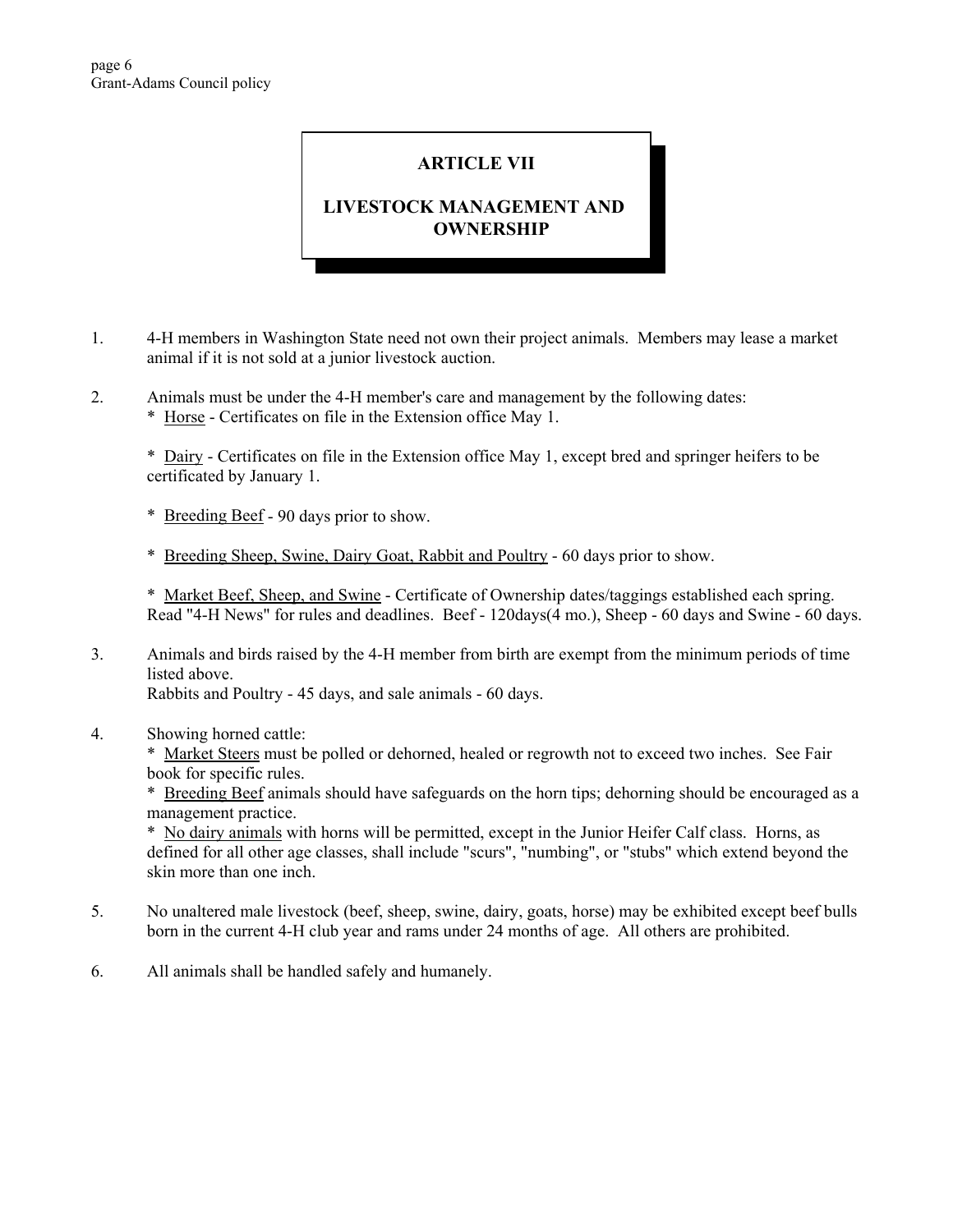### **ARTICLE VIII**

### **RELATIONSHIPS**

- 1. Extension in Washington will cooperate with donors on a local, county, district and state basis provided their support is offered without restrictive criteria and is consistent with the purpose of the 4-H/Youth program. Restrictive criteria would include use of mandatory products, trade names, breed association requirement, etc.
- 2. Prizes and awards shall be given in the name of the donor or sponsoring group.
- 3. County 4-H programs that become member agencies within the United Way or other federated campaign may be restricted by the campaign from conducting other community-wide fund raising. Receiving only donor-directed contributions as a non-member agency will not restrict 4-H fund raising.
- 4. Use of the 4-H Name and Emblem is governed by congressional action and supplemental administrative policy. Use of the 4-H name and emblem within a county/area is subject to approval by the Extension office. Use on a multi-county or state basis shall be approved by the State Leader of 4-H/Youth. In all instances, such use shall conform to state and national policy and be for the furtherance of the 4-H educational program rather than for the benefit of private individuals, donors or others.
- 5. 4-H/FFA. There is a Memorandum of Understanding between the WSU Extension 4-H program and the Washington Future Farmers of America (FFA) program. Copies of the current Memorandum of Understanding are on file in all county Extension offices and with each vocational agriculture instructor and FFA advisor in Washington. The document outlines the agreements in effect between 4-H and FFA pertaining to project or enterprise selection, judging team participation, exhibiting animals or other products at shows and fairs, and other cooperative efforts. The 4-H/FFA Memorandum of Understanding is an official policy statement of the Washington State University Extension 4-H Youth Development Program.

#### 6. 4-H/School Relationships:

\* Articles made as part of a school project may not be exhibited as 4-H project items, but they may be exhibited in open class.

\* A 4-H'er may use school facilities and /or equipment to create a 4-H item provided it is not also being used as a school class assignment; i.e., the member cannot use the same item for 4-H and high school assignment.

\* The 4-H program may enter into cooperative programs with schools and other youth agencies where goals and objectives are compatible. If the school or agency wishes to use 4-H material, the material will be purchased by the school or youth agency in accordance with current publication policy.

\* If a program is conducted jointly, the regulation governing the program should be mutually agreed upon.